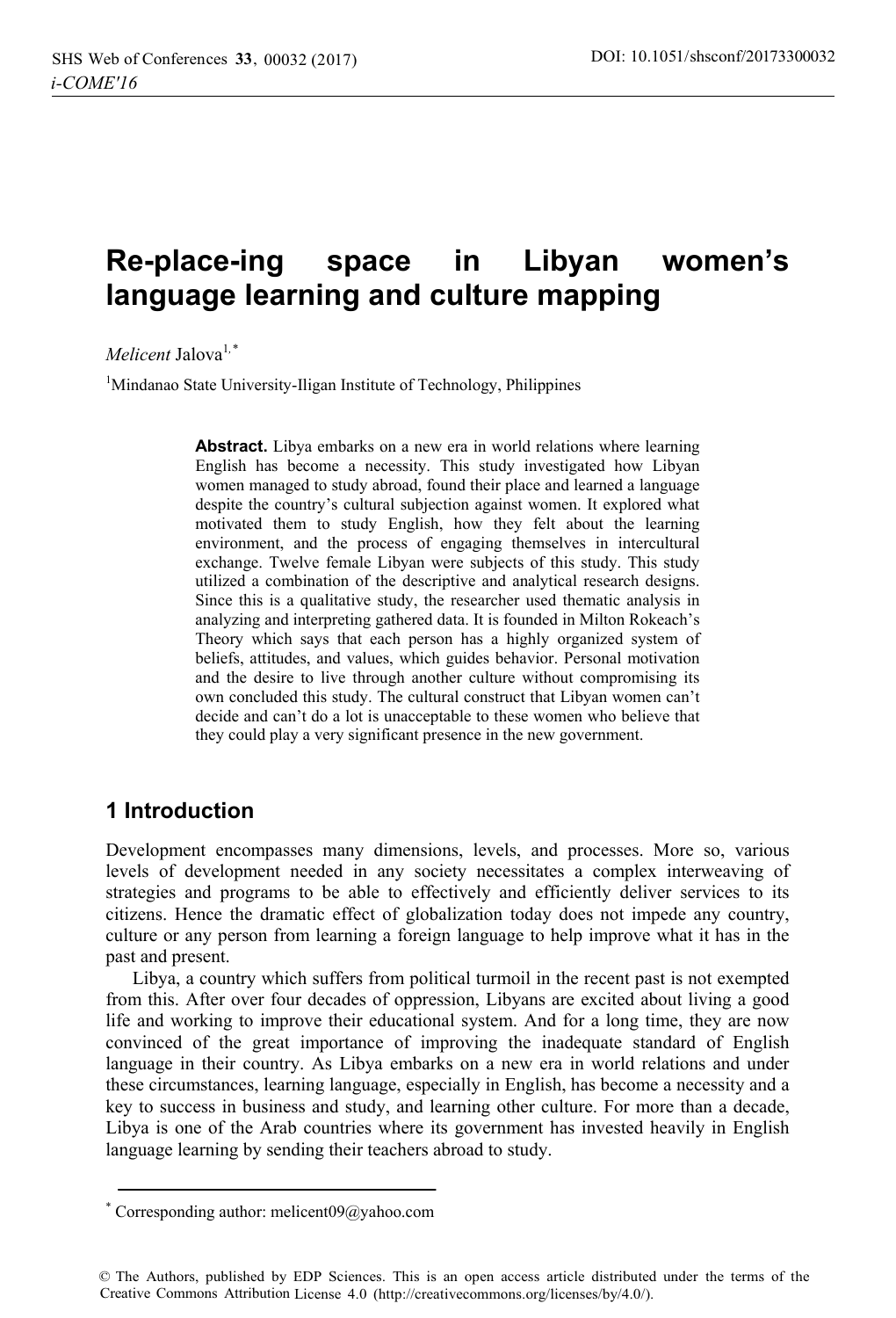The goal on learning English is to enable Libya to catch up in the development of its economy and to promote international exchange [1].

The government's mandate to send scholars abroad encouraged many women to continue their studies in countries like UK, US, Canada, Asia and many other countries. According to a September 2013 report by the International Foundation for Electoral Systems (IFES) Libyan women are highly educated. The majority of college graduates in the country are women, with 77% pursuing higher education courses, compared to 63% of men [2].

It is inspiring to discover the number of Libyans who want to learn English; the number is large and it is increasing as Libya embarks on a new era in world relations and opening up to foreign investment. Under these circumstances, learning languages, especially English, is becoming a necessity and a key to success in business and study, let alone facilitating the search for a job, not only in academia, but also in government and private sectors.

#### **1.1 Embracing Language and Culture**

Language and culture are interrelated. First, language is the vehicle of culture. There is not any isolated language that can exist without culture. Language is rooted deeply in national culture, and like a mirror, it reflects a nation's beliefs, values, customs, and others Rivers, cited in Kadyskyzy, [3]. When one learns a language, one has to embrace its culture as well. One's ability to learn and understand a particular language depends on her deep understanding of culture otherwise this causes nonstandard linguistic error. (Krasner 1999, as cited in Peterson and Coltrane, 2003) [4] stated that linguists and anthropologists have identified that forms and uses of a particular language reflect the cultural value of society in which that language is spoken.

#### **1.2 Understanding Language and Culture in a Lexical Level**

One can learn much about the connection between language and culture by studying the availability and use of words in language communities. Sapir as cited by Corbett [5] commented that vocabulary is a very sensitive index of the culture of a group of people. Even at the lexical or vocabulary level, one can often get a sense of how individuals perceive themselves as members of society and members of specific cultures. The differences in word usage between languages can have serious implications for those who attempt to converse in a language not their own if they assume the same words in both languages carry equivalent meanings [6].

### **1.3 Female Libyan English Teachers**

Libyan English teachers are the fountain of knowledge among Libyan students. They are the source of ideas, skills and knowledge of learners. But often, female teachers are so limited in sharing their expertise because of the cultural constrains of the country. They have issues and concerns that are not acceptable in the society. This wall of culture restricts them to use appropriate techniques in language teaching and limit their ability to teach the language.

Since people do not learn a language in isolation, they engage in numerous activities and become active members to experience, observe, understand, explore, participate, meet and use the language. Wilson, [7] said that what a person learns and how they make sense of that knowledge depends on where and when they are learning, such as the social context.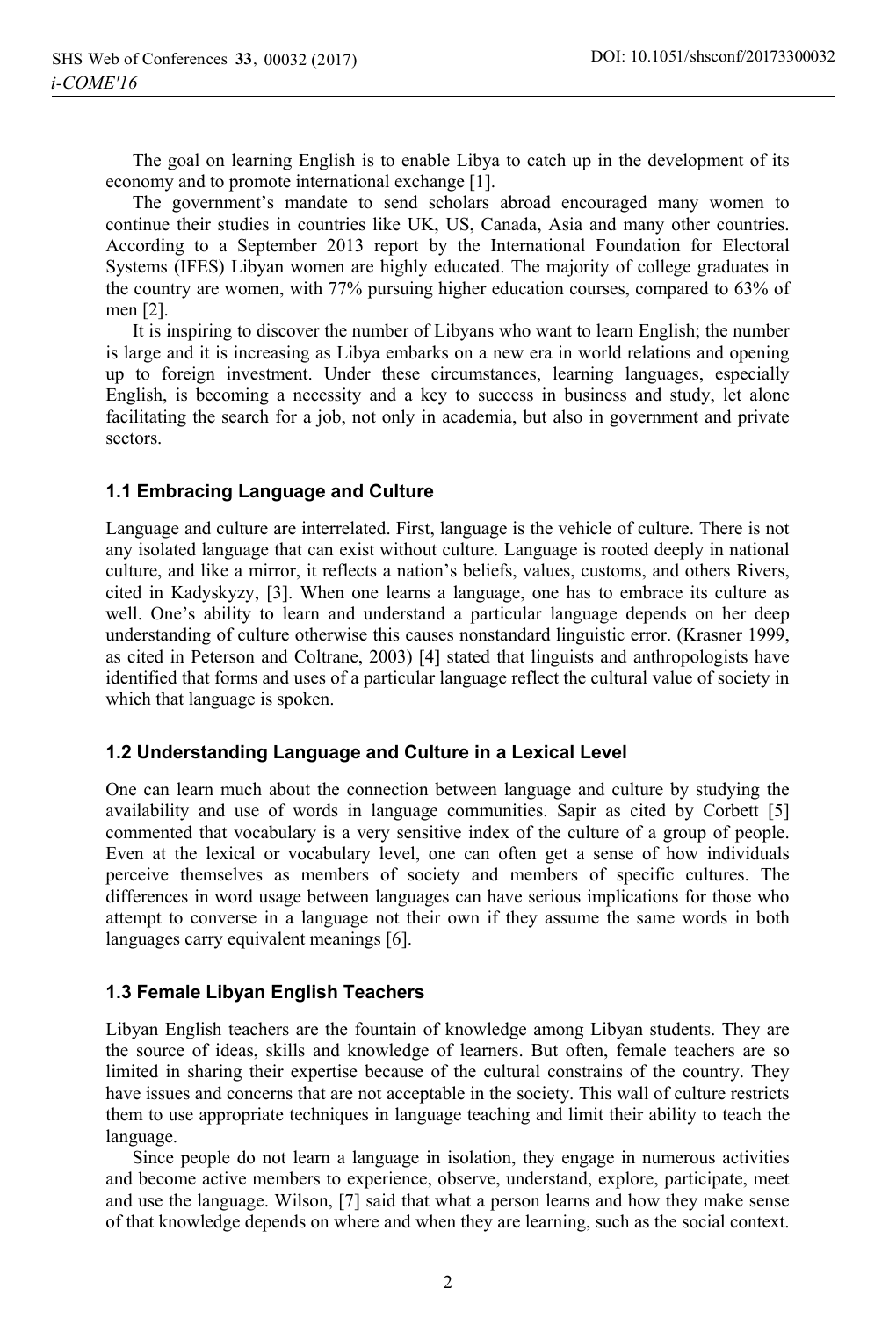Libyan teachers going abroad to study English become English Libyan teachers in a particular social context, using a particular kind of knowledge at a particular time, therefore, their practices have become socially constructed. These practices can be seen as constructed from their cultural background, views on learning, and the kind of education they have received.

## **2 General Objectives**

To find out what motivated Libyan women to study English abroad, how they felt about the learning environment, and the process of engaging themselves in intercultural exchange. Specific Objectives:

1. To find out how learning the English language abroad embody that cultural reality among Libyan women when they teach in Libya

2. To determine how Libyan women negotiate their cultural status in learning and teaching English

3. To determine the attitude of Libyan women towards learning English

3 Study Framework

How people behave-- how they greet one another, what and how they eat, what their manners among others – is motivated or shaped by their dominant attitudes, values, and beliefs. This idea is founded in Milton Rokeach's Theory which says that each person has a highly organized system of beliefs, attitudes, and values, which guides behavior.

An excellent way to illustrate the relationship among behavior, beliefs, attitudes and values is by making an analogy between culture and an iceberg, as suggested by Edward Hall [8] following Sigmund Freud's analogy of the unconscious mind with an iceberg. The tip of the iceberg, which he termed as the external culture, is really the smallest part. This refers to the explicit and conscious behavioral aspects such as language or verbal communication, customs, and typical food or dress. These can be acquired through observation, education or training. The largest part of culture is inside an individual's head and unconscious—beneath the water level of awareness. This part, which he called the internal culture, is what motivates behavior. It includes beliefs which are learned implicitly or unconsciously through interaction with others within a particular culture. They include likes or dislikes (attitudes) and things that are important to us which we want or desire (values). The largest and the most hidden part of any culture includes basic values, ways of thinking and perceiving, and non-verbal communication. They are implicitly learned before adolescence and are difficult to change.

# **3 Methodology**

This study utilized a combination of the descriptive and analytical research designs. Since this is a qualitative study, the researcher used thematic analysis in analyzing and interpreting gathered data.

Participants. Twelve Libyan women participated in the study. Two studied at University of Malaysia, four studied at Essex University in UK, four at University of Manchester, one at University of Birmingham, and one from University of Glasgow, Scotland. Seven have Masteral degrees; while five had finished their Doctoral degrees.

Four of them are teaching at Sirte University, four in Tripoli University, and the other four are teaching at Gariounis University in Bengazi, Libya.

Administration. The researcher traveled in Tripoli and Bengazi to conduct the interview. Focus interview and FGD were used to get the information needed. These were done in a field setting, more specifically in the campus where the teachers were based.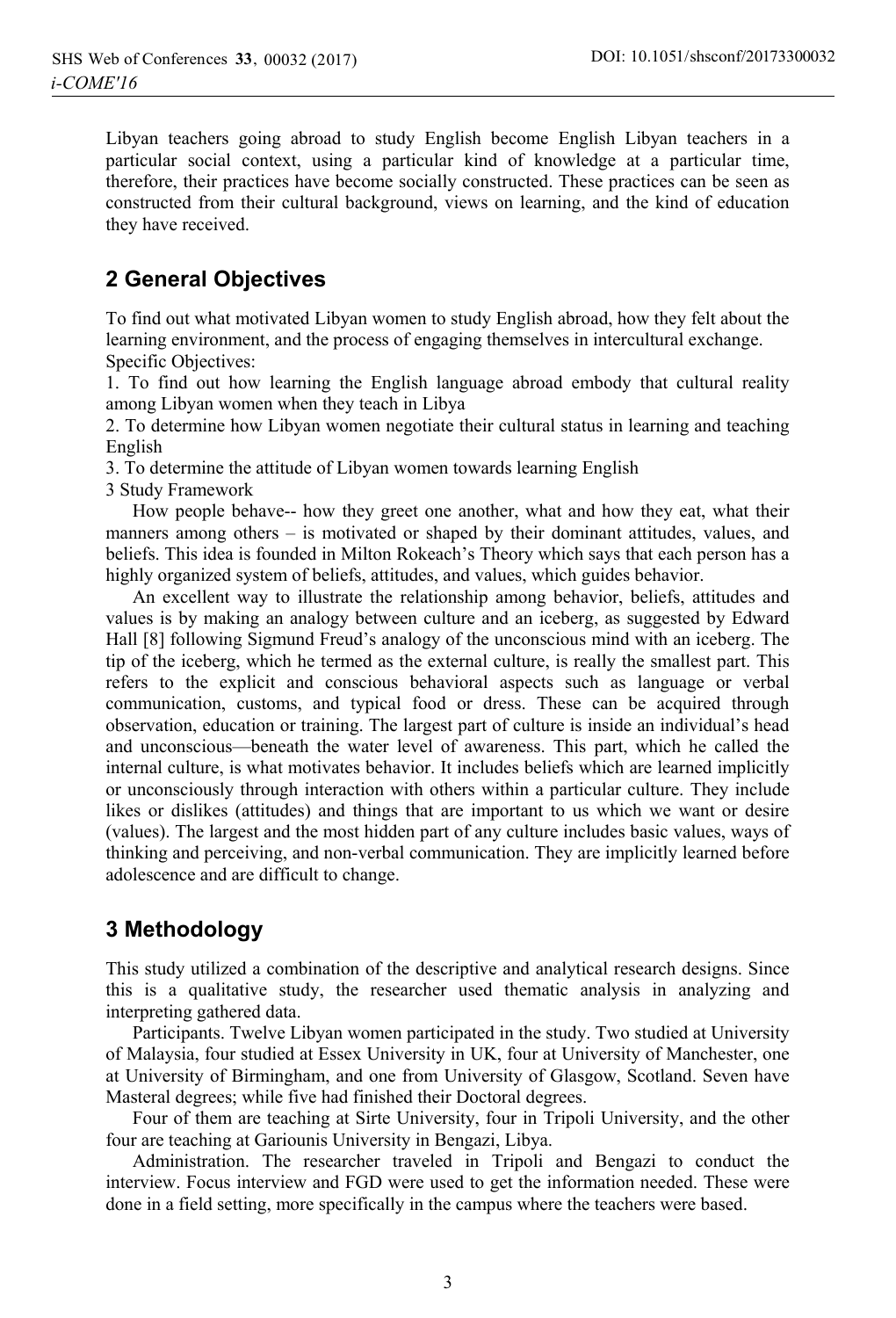A key informant was tapped to help and provide the necessary contact of the participants.

Meanwhile, the participants from Sirte University were interviewed in a more relaxed setting because the researcher also taught in the same university.

Method. The researcher formulated a set of guide questions which formed the core questions that was asked. The questions reflected the specific concepts needed to achieve the answers of research questions as well as to provide information on certain aspects of the study.

Data Analysis. To analyze the gathered data, the researcher separately coded the responses of the participants. Commonalities and peculiarities of the responses were noted.

Based on the framework of the study and the data collected, analyses and conclusions were drawn using the thematic approach. The themes used were: Libyan culture, other culture, negotiation and language learning.

### **4 Findings and Discussion**

Motivation to deeply learn the language is the key factor in learning a language. Littlewood [9] explained that motivation is the crucial force which determines whether a learner embarks on a task at all, how much energy he devotes to it, and how long he perseveres.

Just like any other scholars who are thirsty to gain more knowledge and are passionate to learn and teach English, Libyan women are also equally empowered to do so. After a tedious application in the Ministry of Education in Libya, being accepted at the universities abroad, and a grueling argument who among in the family members can join her (husband if she's married; father or brother if she's single), at her desired country of choice, she travels and enjoy her scholarship. As one discussant quipped, "It took me a long time to study because no one could come with me. I had to wait for my brother to finish his studies so he could come with me. There is no way I could go and study without my brother or father. Sadly, others could not study abroad because no one could go with them and stay for two or more years. Finding a husband to accompany to study (sometimes) was the right thing to do."

The country's cultural subjection against women was the biggest challenge among the participants. But the motivation to learn and be immersed in an English speaking country was the biggest inspiration to push the goal. Different researches have been investigated on the effects of attitudes on motivation and proficiency in a large number of studies. Clearly, the women are motivated by a mixture of integrative and instrumental motivation, that is; the former is learning the language in order to communicate more satisfactorily and to gain closer contact to people and their culture and the latter was to further another goal.

Individual's drive to achieve a goal, curiosity of the new country to live, be successful, desire for new experience and be a true scholar are the factors that motivated them to study abroad. "I wanted to improve my English and teach English to Libyans, that's my goal." I wanted to be fluent and develop confidence when I speak English especially with my students, and "I wanted to feel how it was to speak with native speakers and speak with confidence when I was with them" are among the goals of Libyan women that drive them to get a Master's degree or PhD in another country.

Given the favorable factors that motivate them to study English language there are also risks in learning the language. Littlewood [9] stressed that there is a close link between the way a person speaks and the way the person perceives her identity and the world. He further stressed that when one tries to adopt new speech patterns, at some extent, one is giving up markers of her own identity in order to adopt those of another cultural group. In some respects, one is accepting another culture's way of perceiving the world. If she is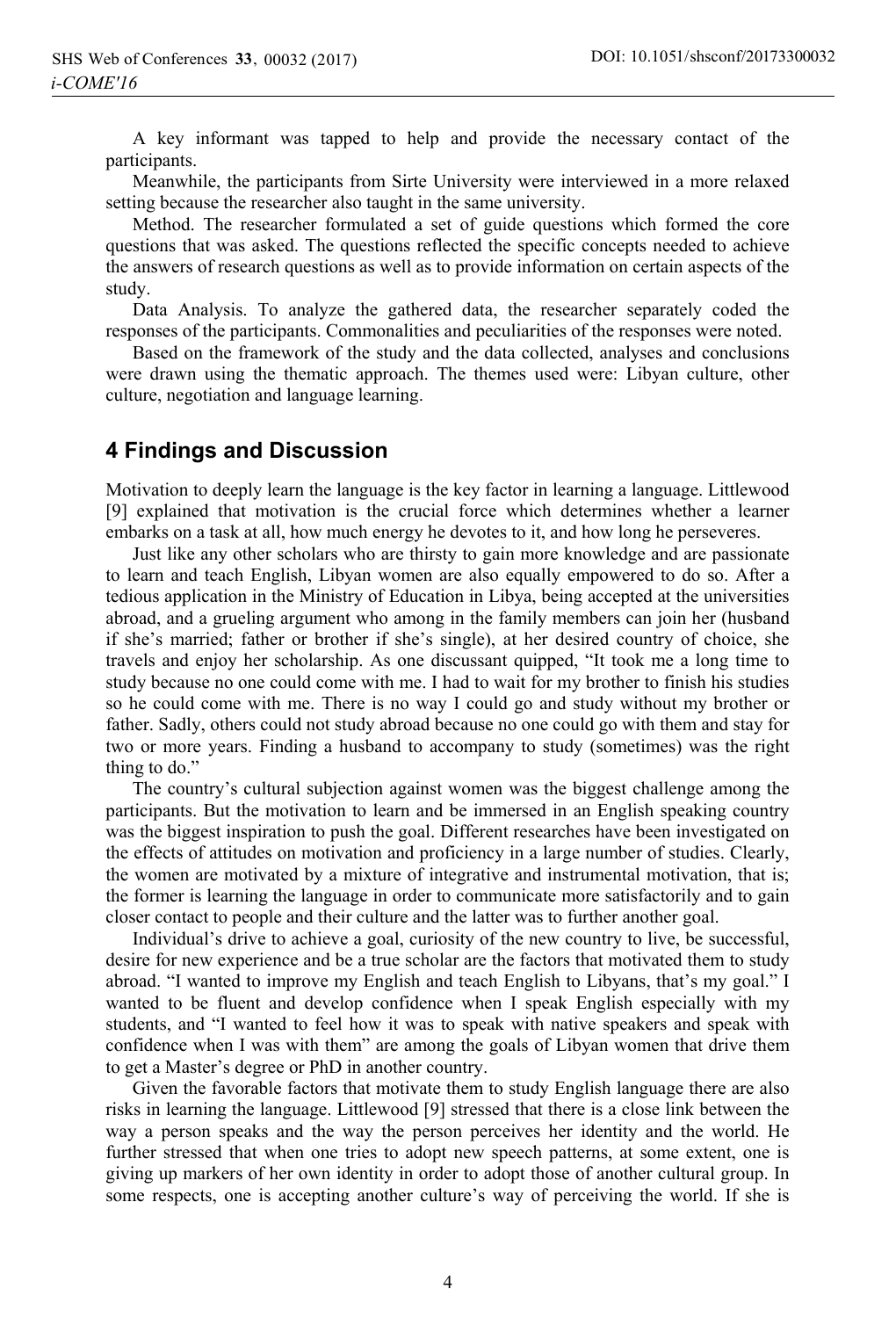agreeable to this process, it can enrich and liberate her. If not, it can be a source of resentment and insecurity.

But Libyan women are very strongly connected to their roots. They very well define and assert their identity in learning English. "I studied ELT without compromising my culture or anything. "Yes, it was good to meet new friends, in a new and different world, but I always carry my roots, my religion ALWAYS. There's no compromise." "I was there to study only, I get to learn their culture, the importance of studying language and culture but at the end of the day, I am still a Libyan in words, in thoughts, and in deeds."

It is worthy to note how Libyans could learn the English language without really embracing the personality of the proponent culture. If Libyan women remain dogged in their ethnocentric stance and are reluctant in acculturating or assimilating themselves into a given culture, their learning of English maybe a difficult process. From the perspective of a native speaker their English may be badly spoken and hardly understood.

On the other hand, their intense motivation to learn a language transformed their learning process into a willful determination to surpass all odds.

The researcher believes that despite the process of getting acculturated into Englishspeaking cultures, Libyan women have developed a sense of cultural resilience or the ability to keep their core value of keeping their culture intact. Based on the participant's disclosure, "It's there. Wherever you go, you keep your own culture with you especially us women, it's precious in Islam,"

Although Libya's image is very fragile at this point, Libyan women's love of their country, knowing who they are is very evident. It cannot be snatched by external forces or agencies. It is deeply ingrained. Also, the perennial psychological link to one's country is wrought by human instinct to always go back to one's origin; in a way, "coming home."

Moreover, Islam is found to be a significant factor in the participant's emotional and deep sentiment about her being in other country. The teachings of Quor'an along with their family are the significant shaper of their children's mindset, also paved the way for the participant's "high context" mindset [8] - a very strictly defined orientation- characterized by adherence to the teachings of Allah. Everything outside of Quor'an, in their belief, is not worth their while when it comes to the realm of faith and values.

The Role of Libyan language instructors in teaching English

The role played by the female instructors is negotiated in certain ways that they are always "careful" when they teach the language without compromising their culture. Students' embarrassment may rise when conflicting issues in their culture get in the way. It emerged during the focus group discussion that the activities like role play, or even reporting are very difficult to do. "There are boys who would not recite or report in class if the girls are there. "We have to let the girls go home and then the boys would have their oral report." Or at times, "girls would not participate if there are boys." There was one instance that one female student stopped attending classes because the subject required to speak in front of the class and the teacher was called."

Being Libyan themselves, they understand the feelings of students. "That is why we give some subjects to foreigners because they know how to deal with students without embarrassing and offending them. Examples of these subjects are Literature and Spoken English classes where students are required to share, talk and do group activities. As Libyans ourselves, we cannot impose those activities to students."

There are profound consequences when an L2 learner participates in an L1 culture [5]. Since language learning involves oral activities to achieve fluency, one has to participate in class activities. But if a certain culture inhibits some students to participate because of the presence of the opposite gender then negotiations have to be made at certain extent. The teacher has to adjust her activities between the interests of the learners and the demands of the culture [5].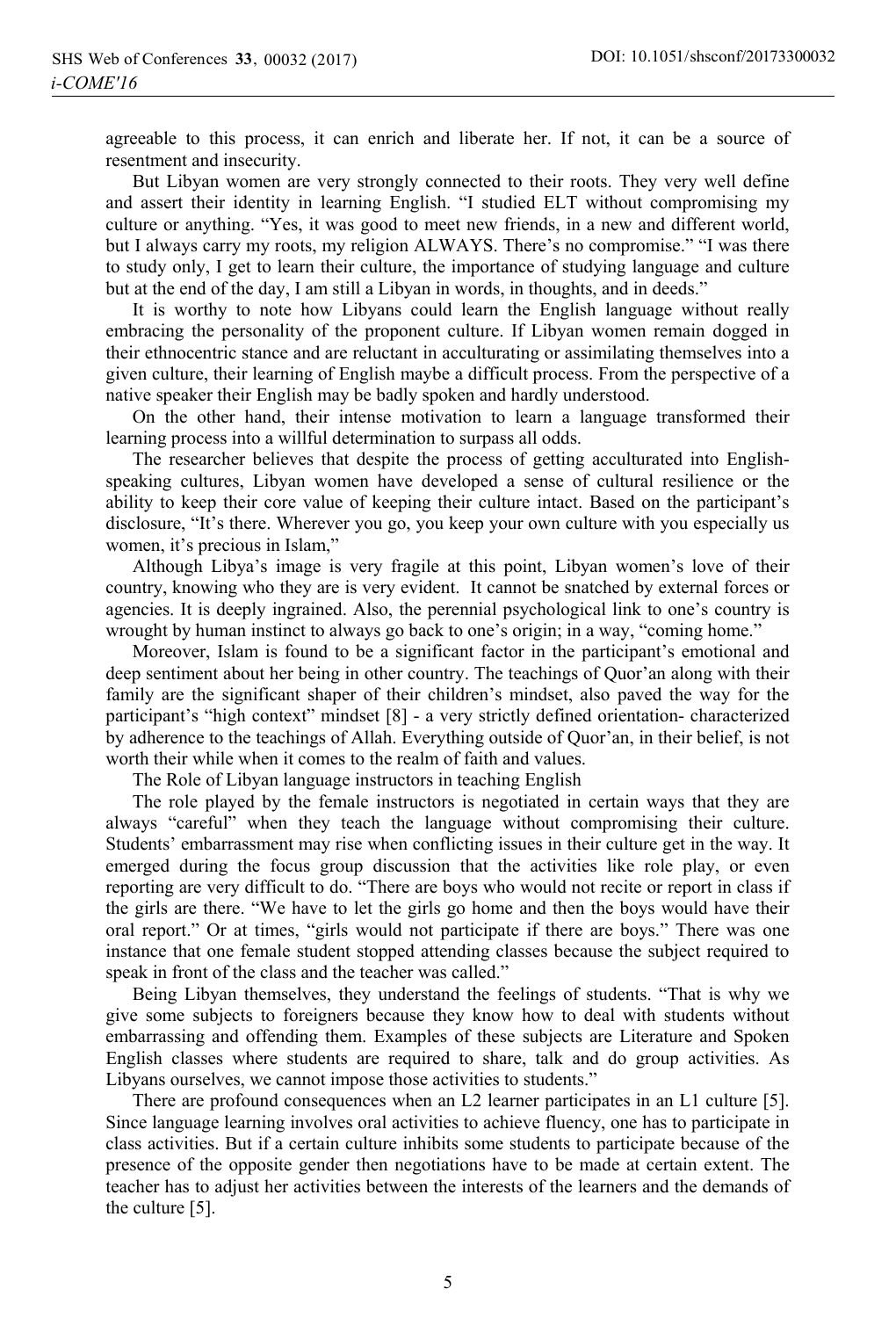Bonvillain, [10] says that language fulfills diverse functions either separately or simultaneously. No matter how universal these functions of language are, methods of achieving them differ both in linguistic form and cultural style.

For a female Libyan teacher, teaching the language is teaching the culture itself. "When I open my mouth in English, am I not teaching foreign culture?" one participant asked. According to Stern, [11] a language teacher is the teacher of culture. No matter how and what strategies, techniques, and motivations she does in the classroom in teaching the language, she embodies the culture of other countries. She just have to adjust her language and decide what class activities that best suit the need of the learners without offending their own culture.

In Kramsch [12] notes of E. Sapir's, 'The Relationship of Language and Culture', he said that language is a guide to "social reality." It strongly affected our thinking about social problem and processes.

Libyan women whose ropes have loosened to educate themselves abroad have something in them to share to the world. That is -- without loosely giving in to the target language culture, they are able to survive learning the language abroad, teaching the language at home, and holding on to a positive attitude of elevating the standards of English language teaching in Libya.

### **5 Conclusion**

It is inspiring to discover the number of Libyans who want to learn English; the number is large and it is increasing as Libya embarks on a new era in world relations and opening up to foreign investment. Under these circumstances, learning languages, especially English, is becoming a necessity and a key to success in business and study, let alone facilitating the search for a job whether in academia, government or private sector.

Libyan women are go-getters waiting for opportunities to come. The cultural construct that they can't decide and can't do a lot is unacceptable to these women who believe that they could play a very significant presence in the new government.

It takes only one good reason to learn English. Libyans have many reasons and a clear awareness of the significance of English. These female scholars who continue to pursue their dreams including their determination to secure their place in shaping Libya's future through their students are called for. It is up to the new government to make sure that the level of education in Libya now is at par with the very best in the world thus ensuring a secure and peaceful environment, where children and students could come and learn. It is also the government's responsibility to ensure that all the schools will meet a certain criterion so that students are equipped with the modern knowledge along with a better educational system to face the world head-on.

### **References**

- 1. M. Sinosi, *Linguistic and textual analysis of classroom English interaction at Altahadi University*. (2010)
- *2.* J. Sarhan, *Libyan women struggle to join the workforce* (2014)
- 3. A. Kadyskyzy, SINO-US E.T, **10**, 23-31 (2013)
- 4. E. Peterson and B. Coltrane, ERIC D. (2003)
- 5. J. Corbett, *An intercultural approach to English language teaching* (2007).
- 6. P. N. Chrosniak, *Encyclopedia of Anthropology* (2005)
- 7. K. Wilson, JOCRAL, **29**, 166-179 (1999)
- 8. E.T. Hall. *The silent language* (1998)
- 9. W. Littlewood, *Foreign and second language learning* (1998)